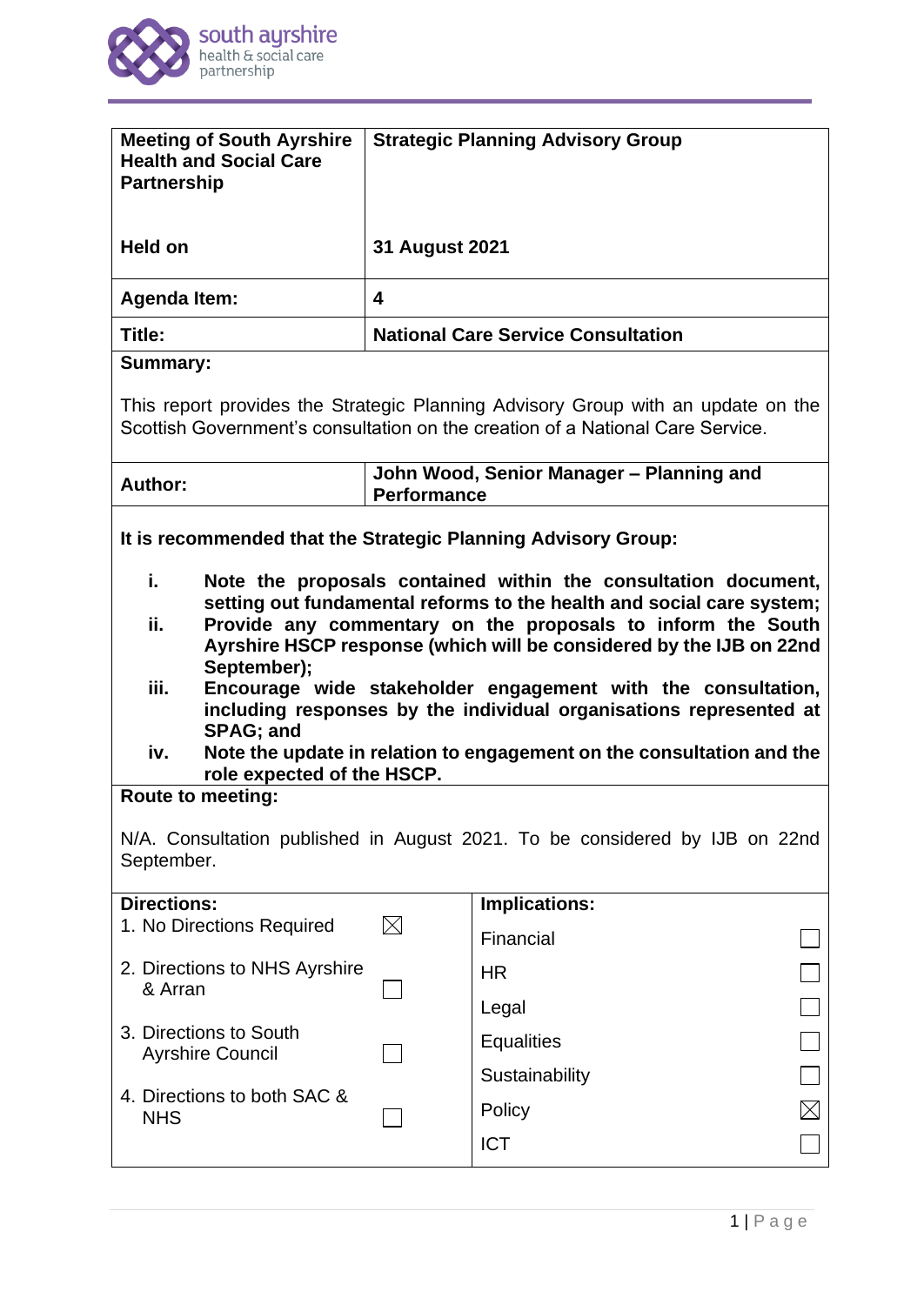

# **National Care Service Consultation**

# **1. PURPOSE OF REPORT**

1.1This report provides the Strategic Planning Advisory Group with an update on the Scottish Government's consultation on the creation of a National Care Service.

## **2. RECOMMENDATION**

## **2.1It is recommended that the Strategic Planning Advisory Group:**

- **i. Note the proposals contained within the consultation document, setting out fundamental reforms to the health and social care system;**
- **ii. Provide any commentary on the proposals to inform the South Ayrshire HSCP response (which will be considered by the IJB on 22nd September);**
- **iii. Encourage wide stakeholder engagement with the consultation, including responses by the individual organisations represented at SPAG; and**
- **iv. Note the update in relation to engagement on the consultation and the role expected of the HSCP.**

## **3. BACKGROUND INFORMATION**

- 3.1The Scottish Government commissioned an 'Independent Review of Adult Social Care' in September 2020 which was led by the Derek Feeley, supported by an Advisory Panel of Scottish and international experts.
- 3.2The principal aim of the review was to recommend improvements to adult social care in Scotland, primarily in terms of the outcomes achieved by and with people who use services, their carers and families, and the experience of people who work in adult social care. The review took a human-rights based approach and was clear in its final report that the scope limited to adult and older people's services.
- 3.3The Independent Review concluded at the end of January 2021 and its report (the [Feeley Review\)](https://www.gov.scot/groups/independent-review-of-adult-social-care/), together with an accompanying short film, was published on 3 February 2021.
- 3.4Following this, the Scottish Government accepted all of its recommendations and the incumbent government included within their Holyrood election manifesto (2021) a commitment to implementing the Feeley Review in its entirety, with an emphasis on the creation of a National Care Service by the end of the parliamentary term.
- 3.5The Scottish Government's consultation document, outlining proposed implementation of the Feeley Review and creation of the National Care Service was [published](https://www.gov.scot/publications/national-care-service-scotland-consultation/documents/) on 9th August. The proposals detail the scope and role of a National Care Service including other significant policy developments (e.g., revisiting of charging for personal care and residential rates).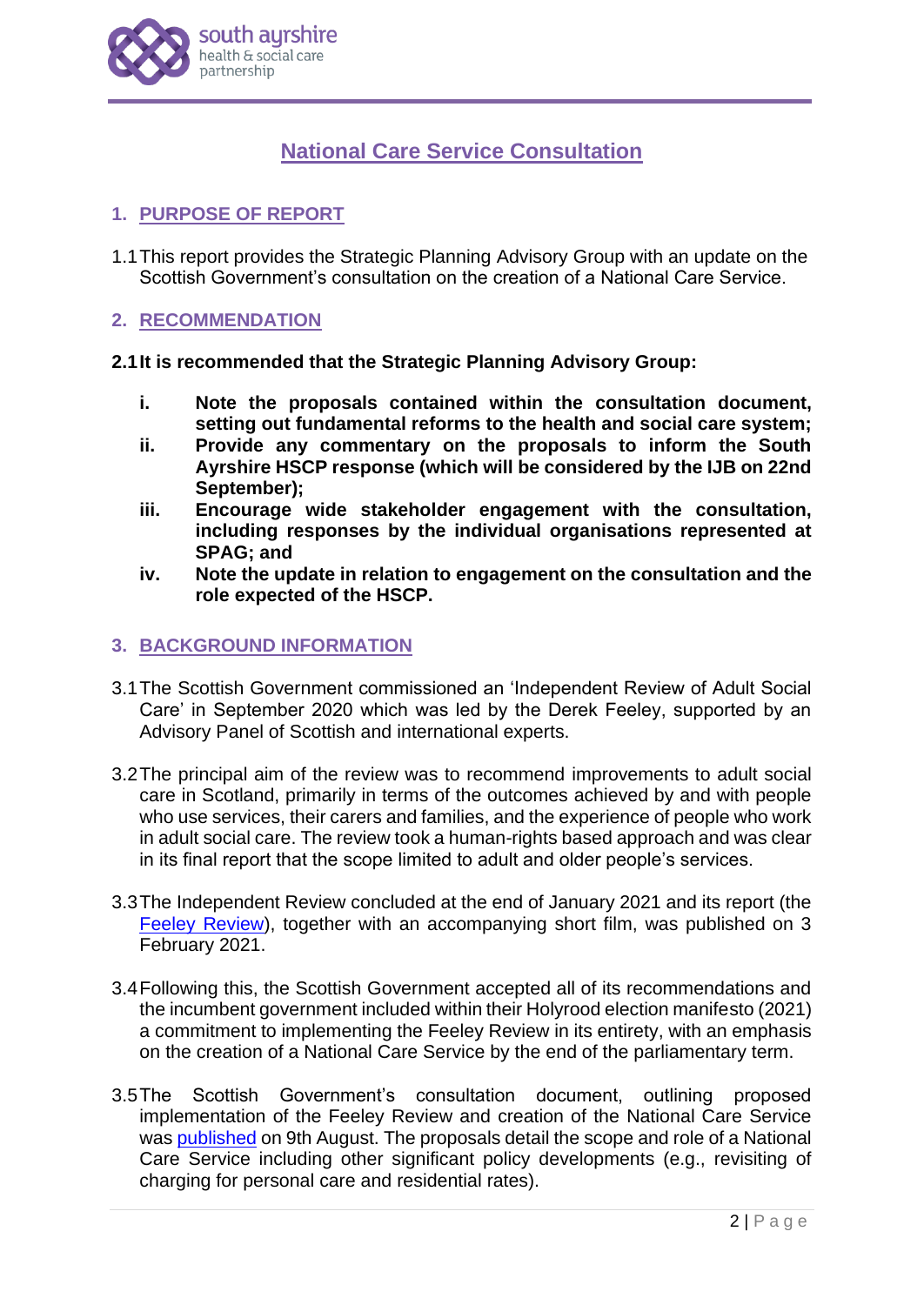

# **4. REPORT**

- 4.1The consultation published on 9th August sets out proposals for one of the most significant programmes of public service reform seen for some time in Scotland, and arguably the biggest change to social care and social work services since the 1968 Social Work Act.
- 4.2Significantly, the consultation proposes:
	- The centralisation of social care services under the direction of the National Care Service;
	- A shift in accountability for social work and social care from local government / Integration Joint Boards, directly to Scottish Ministers;
	- Local planning, commissioning and accountability to take place through reformed IJBs name Community Health and Social Care Boards (CHSCBs);
	- The inclusion of all other social care services **including children's services and justice services**;
	- Reform of funding for residential nursing care and more comprehensive support for carers including an entitlement to breaks;
	- Reforms to some of the national organisations currently involved in the scrutiny, oversight and improvement work within social care; and
	- Improvements in practice e.g. around ethical commissioning, Fair Work, driving improvement.
- 4.3These reforms are clearly significant and are being closely considered by the HSCP management team and the IJB. It is our intention, along with most other HSCPs, to respond to the consultation as a HSCP and to encourage our officers to engage in other ways (e.g. through national professional networks).
- 4.4Given the fairly radical proposals and their impact on the existence and key functions of the IJB, our response requires careful consideration and as part of this we would ask the SPAG to review the consultation and provide input to the IJB's response.
- 4.5 There is much work to be done within South HSCP's management team and with the IJB to arrive at an appropriately nuanced response which can demonstrate our willingness to engage while also feeding in messages of concern around the proposals. Potential key messages (subject to engagement) would be along the following lines:
	- The HSCP is keen to engage positively with this consultation and to offer, where possible, to be involved in early work to implement the aspirations of Feeley (e.g. around fair commissioning).
	- The timing of this consultation is of concern, when the health and care system is still under extreme pressure following the pandemic and is likely to experience a very challenging winter.
	- Legislation is not necessarily required to implement some of the basic elements of improvement described in the paper.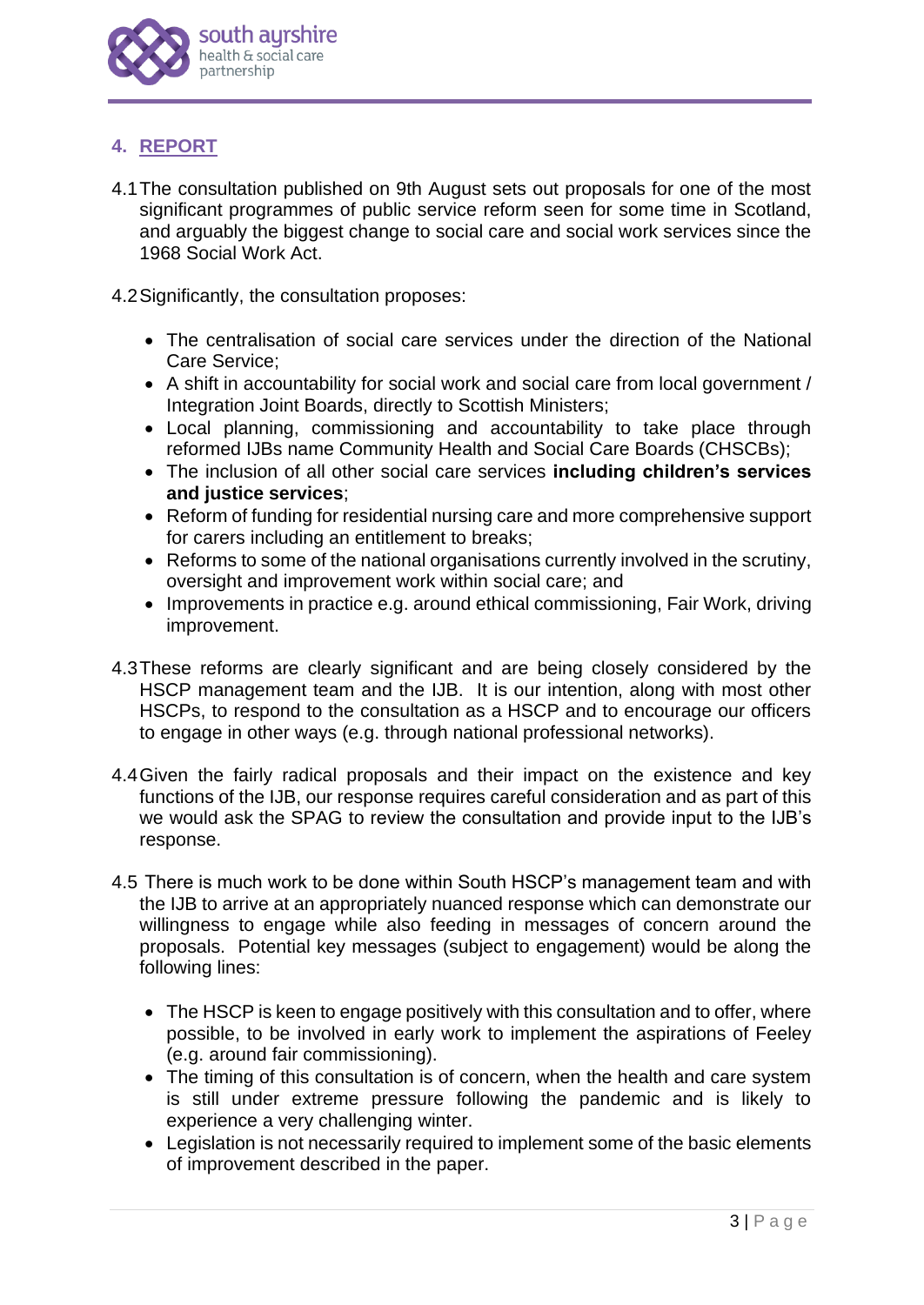

- The current model is beginning to bed in and the 'good' work must not be lost sight of.
- A National Care Service must find a way to be locally accountable and responsive.
- It is not clear why children's and justice services should be included in the new national organisation, albeit the integration of children's and justice services locally within South Ayrshire is something that works well and we are committed to.
- 4.6The SPAG are invited to comment on these points and offer any further thoughts before a consultation response is drafted. Importantly over the coming years of potential uncertainty, South Ayrshire HSCP's primary role is to deliver on the objectives within our IJB Strategic Plan and continue to deliver high quality, locally responsive services to our community.

### **Engagement**

4.7There is an expectation on HSCP's that we support local engagement on the consultation. In South Ayrshire, we are working to ensure this is on the radar for all local community groups, etc. and we will ensure the consultation is discussed at all our regular engagement forums. We will explore holding bespoke engagement events with some stakeholder groups and, importantly, we will ensure the topic is discussed at each Locality Planning Group and their views will inform our HSCP response.

#### Next steps

4.8The SPAG are invited to note the proposed following steps:

- Comments from the SPAG will feed into the HSCP's consultation response.
- There will be ongoing consideration of the implications by the HSCP management team, including individual teams paying close attention to relevant parts of the consultation.
- An IJB voting member briefing will be held ahead of the IJB meeting to inform the HSCP's response.
- Ongoing engagement with stakeholders and Locality Planning Groups.
- A set of key principles and some elements of detail of the HSCP response will be agreed by the IJB on 22ndSeptember.
- A full response will be singed off and submitted ahead of the 18th October deadline.

## 5. **STRATEGIC CONTEXT**

- 5.1 Consideration of this report and engaging fully in the National Care Service consultation ensures the HSCP are contributing to the Strategic Objectives of the IJB Strategic Plan, particularly:
	- We are an ambitious and effective Partnership.
	- We are transparent and listen to you.